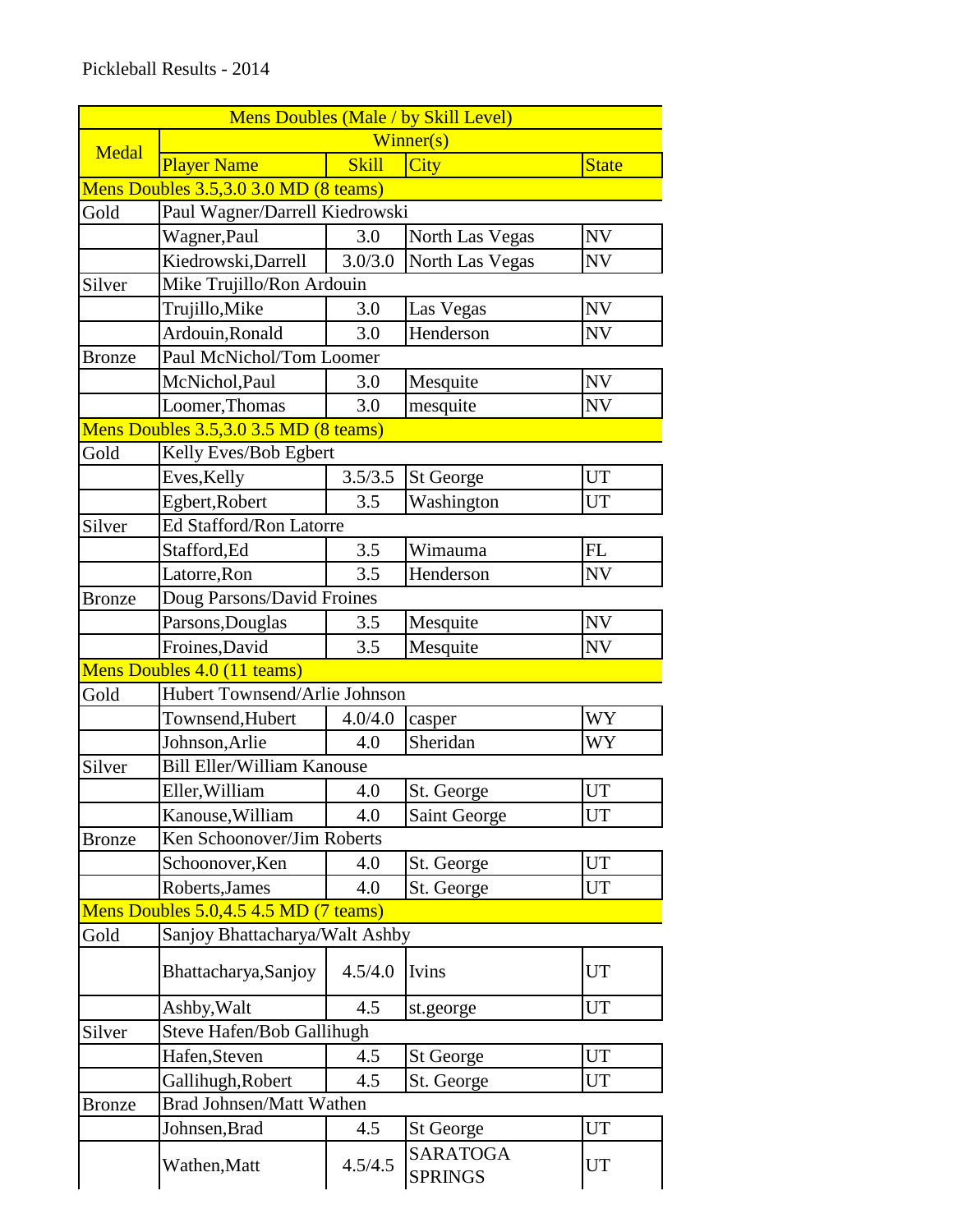| Mens Doubles 5.0,4.5 5.0 MD (7 teams) |                          |     |                     |           |  |
|---------------------------------------|--------------------------|-----|---------------------|-----------|--|
| Gold                                  | Mario Najera/Byron Freso |     |                     |           |  |
|                                       | Najera, Mario            |     | $5.0/4.5$ Henderson | <b>NV</b> |  |
|                                       | Freso, Byron             | 4.5 | Wimauma             | FI        |  |

|               |                                        |                               | <b>Mixed Doubles (Mixed / by Skill Level)</b> |                          |  |  |
|---------------|----------------------------------------|-------------------------------|-----------------------------------------------|--------------------------|--|--|
| Medal         | Winner(s)                              |                               |                                               |                          |  |  |
|               | <b>Player Name</b>                     | <b>Skill</b>                  | City                                          | <b>State</b>             |  |  |
|               | Mixed Doubles 3.0 (5 teams)            |                               |                                               |                          |  |  |
| Gold          | Charlie Ziegler/Paul Wagner            |                               |                                               |                          |  |  |
|               | Ziegler, Chalalai                      | 3.0/2.5                       | North Las Vegas                               | <b>NV</b>                |  |  |
|               | Wagner, Paul                           | 3.0                           | North Las Vegas                               | <b>NV</b>                |  |  |
| Silver        | Anayansi Perez/Clyde Stettler          |                               |                                               |                          |  |  |
|               | Perez, Anayansi                        | 3.0/3.0                       | Mesquite                                      | <b>NV</b>                |  |  |
|               | Stettler, Clyde                        | 3.0                           | Mesquite                                      | <b>NV</b>                |  |  |
| <b>Bronze</b> | Michele McNichol/Paul McNichol         |                               |                                               |                          |  |  |
|               | McNichol, Michele                      | 3.0                           | Mesquite                                      | $\ensuremath{\text{NV}}$ |  |  |
|               | McNichol, Paul                         | 3.0                           | Mesquite                                      | <b>NV</b>                |  |  |
|               | <b>Mixed Doubles 3.5 (6 teams)</b>     |                               |                                               |                          |  |  |
| Gold          | Debbie Stafford/Ed Stafford            |                               |                                               |                          |  |  |
|               | Stafford, Debbie                       | 3.5                           | Wimauma                                       | FL                       |  |  |
|               | Stafford, Ed                           | 3.5                           | Wimauma                                       | FL                       |  |  |
| Silver        | Linda Kimbrell/Tom Corzine             |                               |                                               |                          |  |  |
|               | Kimbrell, Linda                        | 3.0                           | Ivins                                         | <b>UT</b>                |  |  |
|               | Corzine, Tom                           | 3.5                           | Mesquite                                      | <b>NV</b>                |  |  |
| <b>Bronze</b> |                                        | Ellen Plante-Klein/Kelly Eves |                                               |                          |  |  |
|               | Plante-Klein, Ellen                    | 3.5                           | St. George                                    | UT                       |  |  |
|               | Eves, Kelly                            | 3.5/3.5                       | <b>St George</b>                              | UT                       |  |  |
|               | Mixed Doubles 4.0 (6 teams)            |                               |                                               |                          |  |  |
| Gold          | Myungjoo Shin/Hubert Townsend          |                               |                                               |                          |  |  |
|               | Shin, Myungjoo                         | 4.0                           | Glenview                                      | $\mathbbm{L}$            |  |  |
|               | Townsend, Hubert                       | 4.0/4.0                       | casper                                        | WY                       |  |  |
| Silver        | Marianne Hurdman/Jd Holley             |                               |                                               |                          |  |  |
|               | Hurdman, Marianne                      | 4.0                           | Washington                                    | <b>UT</b>                |  |  |
|               | Holley, John                           | 4.0                           | <b>St George</b>                              | <b>UT</b>                |  |  |
| <b>Bronze</b> | Bobbie Cooper/Ken Schoonover           |                               |                                               |                          |  |  |
|               | Cooper, Bobbie                         | 4.0                           | St. George                                    | <b>UT</b>                |  |  |
|               | Schoonover, Ken                        | 4.0                           | St. George                                    | <b>UT</b>                |  |  |
|               | Mixed Doubles 5.0,4.5 MX 4.5 (6 teams) |                               |                                               |                          |  |  |
| Gold          | Marilyn Eves/Sanjoy Bhattacharya       |                               |                                               |                          |  |  |
|               | Eves, Marilyn                          | 4.5                           | St. George                                    | UT                       |  |  |
|               | Bhattacharya, Sanjoy                   | 4.5/4.0                       | Ivins                                         | UT                       |  |  |
| Silver        | Marsha Freso/Byron Freso               |                               |                                               |                          |  |  |
|               | Freso, Marsha                          | 4.5                           | Wimauma                                       | FL                       |  |  |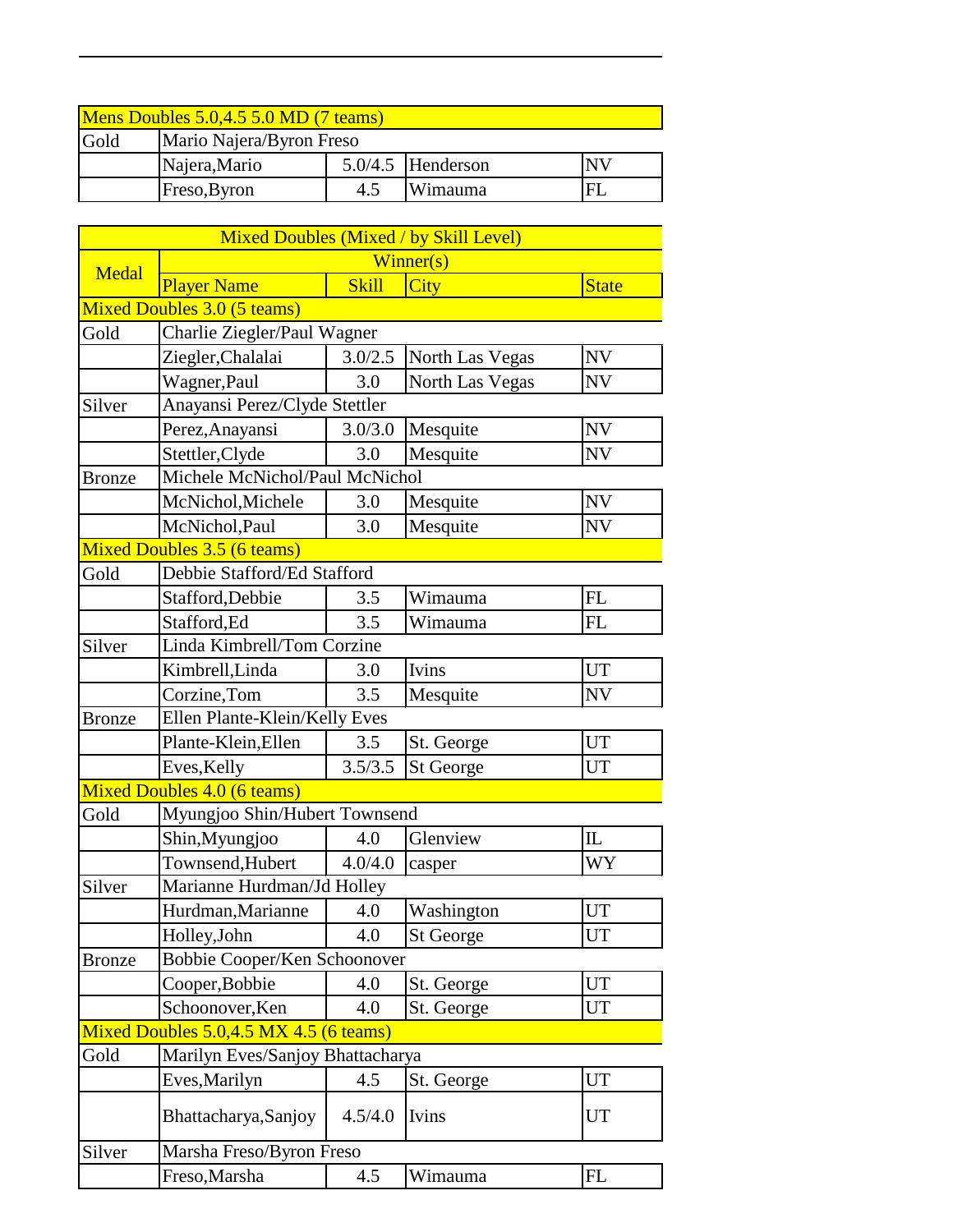|                                            | Freso, Byron               | 4.5     | Wimauma          | FL        |  |
|--------------------------------------------|----------------------------|---------|------------------|-----------|--|
| <b>Bronze</b>                              | Denise Allen/Brad Johnsen  |         |                  |           |  |
|                                            | Allen, Denise              | 4.5     | St. George       | <b>UT</b> |  |
|                                            | Johnsen, Brad              | 4.5     | <b>St George</b> | UT        |  |
| Mixed Doubles $5.0,4.5$ MX $5.0$ (6 teams) |                            |         |                  |           |  |
| Gold                                       | Linda Hoggatt/Mario Najera |         |                  |           |  |
|                                            | Hoggatt, Linda             | 5.0     | Surprise         | AZ        |  |
|                                            | Najera, Mario              | 5.0/4.5 | Henderson        | <b>NV</b> |  |

|               |                                         |              | <b>Womens Doubles (Female / by Skill Level)</b> |              |  |
|---------------|-----------------------------------------|--------------|-------------------------------------------------|--------------|--|
| Medal         | $\overline{\text{Winner}}(s)$           |              |                                                 |              |  |
|               | <b>Player Name</b>                      | <b>Skill</b> | <b>City</b>                                     | <b>State</b> |  |
|               | Womens Doubles 3.5,3.0 WD 3.0 (4 teams) |              |                                                 |              |  |
| Gold          | Julie Smith/Cheryl Jameson              |              |                                                 |              |  |
|               | Smith, Julie                            | 3.0          | So Weber                                        | <b>UT</b>    |  |
|               | Jameson, Cheryl                         | 3.0/2.0      | Ogden                                           | <b>UT</b>    |  |
| Silver        | Janice Ramirez/Jeanne Locaynia          |              |                                                 |              |  |
|               | Ramirez, Janice                         | 3.0          | Mesquite                                        | <b>NV</b>    |  |
|               | Locaynia, Jeanne                        | 3.0          | North Las Vegas                                 | <b>NV</b>    |  |
|               | Womens Doubles 3.5,3.0 WD 3.5 (4 teams) |              |                                                 |              |  |
| Gold          | Debbie Stafford/Susie Stuart            |              |                                                 |              |  |
|               | Stafford, Debbie                        | 3.5          | Wimauma                                         | FL           |  |
|               | Stuart, Susie                           | 3.5          | Henderson                                       | <b>NV</b>    |  |
| Silver        | Connie Mowat/Robin Miller               |              |                                                 |              |  |
|               | Mowat, Connie                           | 3.5          | Ivins                                           | <b>UT</b>    |  |
|               | Miller, Robin                           | 3.5          | Saint George                                    | <b>UT</b>    |  |
|               | <b>Womens Doubles 4.0 (3 teams)</b>     |              |                                                 |              |  |
| Gold          | Michelle Wall/Julie Kanouse             |              |                                                 |              |  |
|               | Wall, Michelle                          | 4.0          | St. George                                      | <b>UT</b>    |  |
|               | Kanouse, Julie                          | 4.0          | St. George                                      | UT           |  |
| Silver        | Bobbie Cooper/Myungjoo Shin             |              |                                                 |              |  |
|               | Cooper, Bobbie                          | 4.0          | St. George                                      | <b>UT</b>    |  |
|               | Shin, Myungjoo                          | 4.0          | Glenview                                        | $\mathbb L$  |  |
| <b>Bronze</b> | Marianne Hurdman/Susan Neeley           |              |                                                 |              |  |
|               | Hurdman, Marianne                       | 4.0          | Washington                                      | <b>UT</b>    |  |
|               | Neeley, Susan                           | 4.0          | <b>SLC</b>                                      | <b>UT</b>    |  |
|               | Womens Doubles 5.0,4.5 WD 4.5 (6 teams) |              |                                                 |              |  |
| Gold          | Pam King/Marilyn Eves                   |              |                                                 |              |  |
|               | King, Pamela                            | 4.5/4.5      | Ivins                                           | UT           |  |
|               | Eves, Marilyn                           | 4.5          | St. George                                      | <b>UT</b>    |  |
| Silver        | Sally Dobson/Marsha Freso               |              |                                                 |              |  |
|               | Dobson, Sally                           | 4.5          | North Las Vegas                                 | NV           |  |
|               | Freso, Marsha                           | 4.5          | Wimauma                                         | FL           |  |
| Bronze        | Denise Allen/Pamela S. Jensen           |              |                                                 |              |  |
|               | Allen, Denise                           | 4.5          | St. George                                      | <b>UT</b>    |  |
|               | Jensen, Pamela S.                       | 4.5          | Temecula                                        | CA           |  |
|               | Womens Doubles 5.0,4.5 WD 5.0 (6 teams) |              |                                                 |              |  |